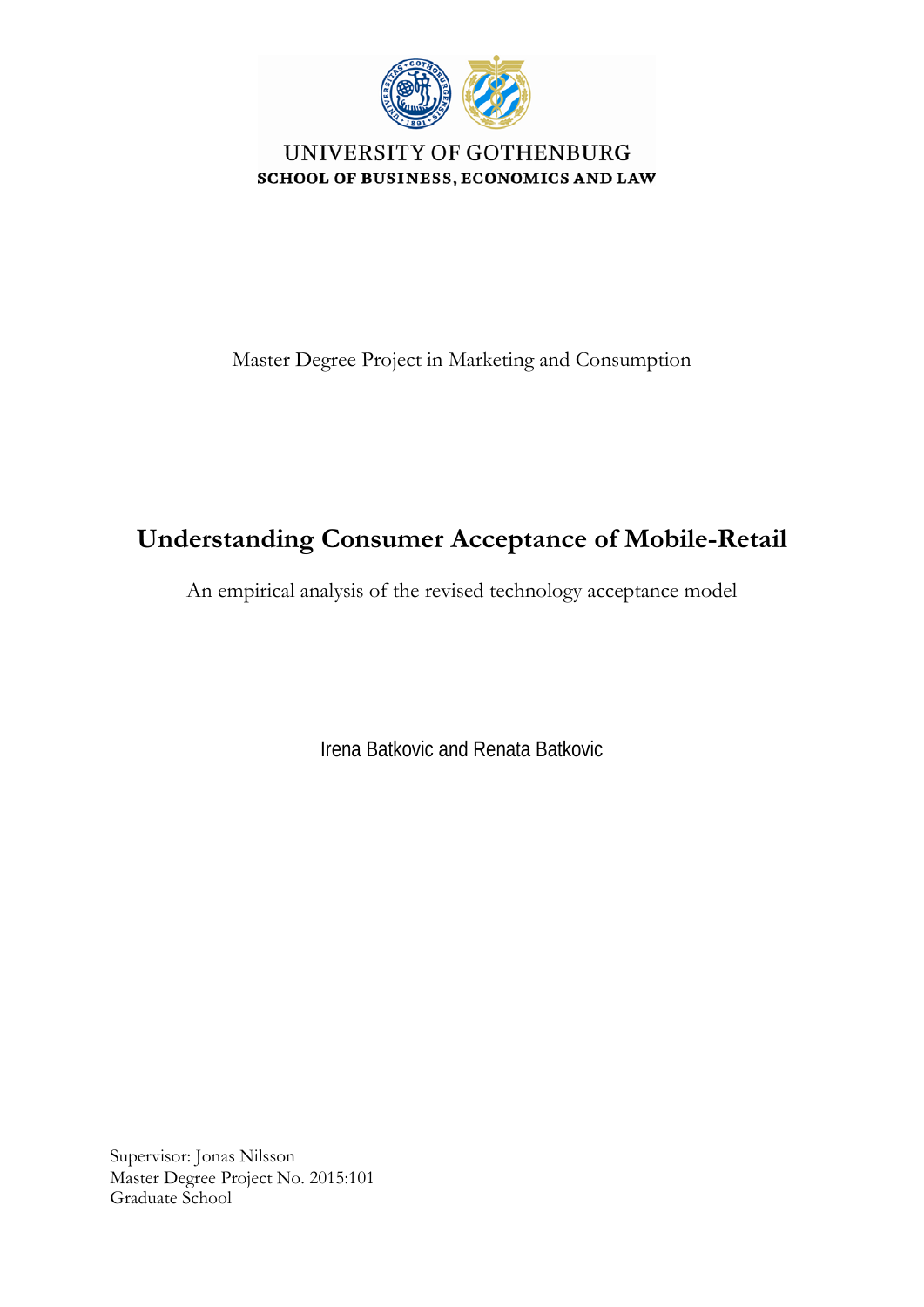## **Understanding Consumer Acceptance of Mobile-Retail - An Empirical Analysis of the Revised Technology Acceptance Model**

Irena Batkovic & Renata Batkovic University of Gothenburg, School of Business, Economics & Law *2015*

#### **ARTICLE INFO ABSTRACT**

**Keywords:**  Mobile-retail Mobile-commerce Technology Acceptance Model (TAM) Adoption Intention

This study was motivated by the desire to identify relevant acceptance drivers of mobile-retail. An integrated model was presented that incorporated social influences, compatibility and mobility into the Technology Acceptance Model as indicators of consumers' intentions to use mobile-retail. The proposed model was empirically assessed using survey data from 513 students. Structural equations modeling (SEM) was utilized to test the causalities in this model. The results revealed that perceived usefulness, social influences and compatibility significantly affect intention to use mobile-retail. Among them, compatibility was found to be the strongest predictor. Additionally, perceived ease of use and compatibility were proven as strong indicators of perceived usefulness. On a different note, neither perceived ease of use nor mobility were found to significantly influence mobile-retail use. These findings provide several implications for managers, namely the ways in which mobile-retail needs to be marketed in order to increase its use.

#### **1. Introduction**

The phenomenal growth in Internet and in the number of smartphone users has resulted in an unparalleled growth in mobile-commerce. According to a recent prognosis (Internetworld, 2015), smartphone technology will dominate e-commerce in 2017. This is already evident in Asia where 45 % econsumers have so far used a smartphone for online transactions (Criterio, 2014). As popularity has increased, so have variations of mobile-commerce services. In the business-to-consumer (B2C) sector examples include, mobile shopping (e.g. m-retailing, m-auctions and m-ticketing), mobile financial services (e.g. m-banking, m-brokering and mpayment), mobile entertainment (e.g. m-gaming, mbetting, m-music, and m-videos), and mobile information (e.g. weather forecasts, sports news, and maps) (Khalifa & Shen, 2008). Mobile-retail enables consumers to conduct purchases independent of time and place, unlike laptops and desktop computers that are somewhat restricted to place (Mathew et al., 2004). Thus, as a separate channel it delivers unique value to users by extending the boundaries set by traditional e-commerce devices (Raisinghani & Hanebeck, 2002; Balasubramanian et al., 2002). Even more, this feature facilitates mobile-retail's employment in a variety of contexts that can offer great financial potential to retail marketers.

 Taking advantage of a sound IT and Internet infrastructure: 73 % smartphone users, 91 % Internet users and 88 % broadband users (SOI, 2014), Sweden

is following the development in Asia. Swedes in general are quick to change their online habits (DIBS, 2014). In Sweden, smartphone technology is used primarily early on in the purchasing process, for information search, for inspiration, and as a way to communicate with brands and merchants (Google,  $2013<sup>1</sup>$ ). While users are researching on the handy device it is often abandoned for larger displays at the point of purchase (SOI, 2014). Consequently, only every fifth e-consumer has engaged in mobile-retail (E-barometern, 2014). Low conversion rates are mirrored by high abandonment rates; consumers constantly bounce between different devices. Recognizing this cross-device behavior and the growing importance of the mobile channel, many industries have started to mobile-optimize their websites (E-barometern, 2014). Some have adapted better to changed market conditions as evident by goods typically purchased via this channel (e.g. electronics, food, and clothing) (Google,  $2013^2$ ).

 In the mean time, mobile-retail environments still face challenges. Unsophisticated payment solutions, non-compatible websites, small screen-sizes, and a general lack of trust around credit card security  $(Google, 2013<sup>1</sup>)$  are listed as barriers that drive users away. Above all, issues connected to underdeveloped payment solutions prevent consumer usage. However, such issues are slowly being resolved due to, for instance, the recent introduction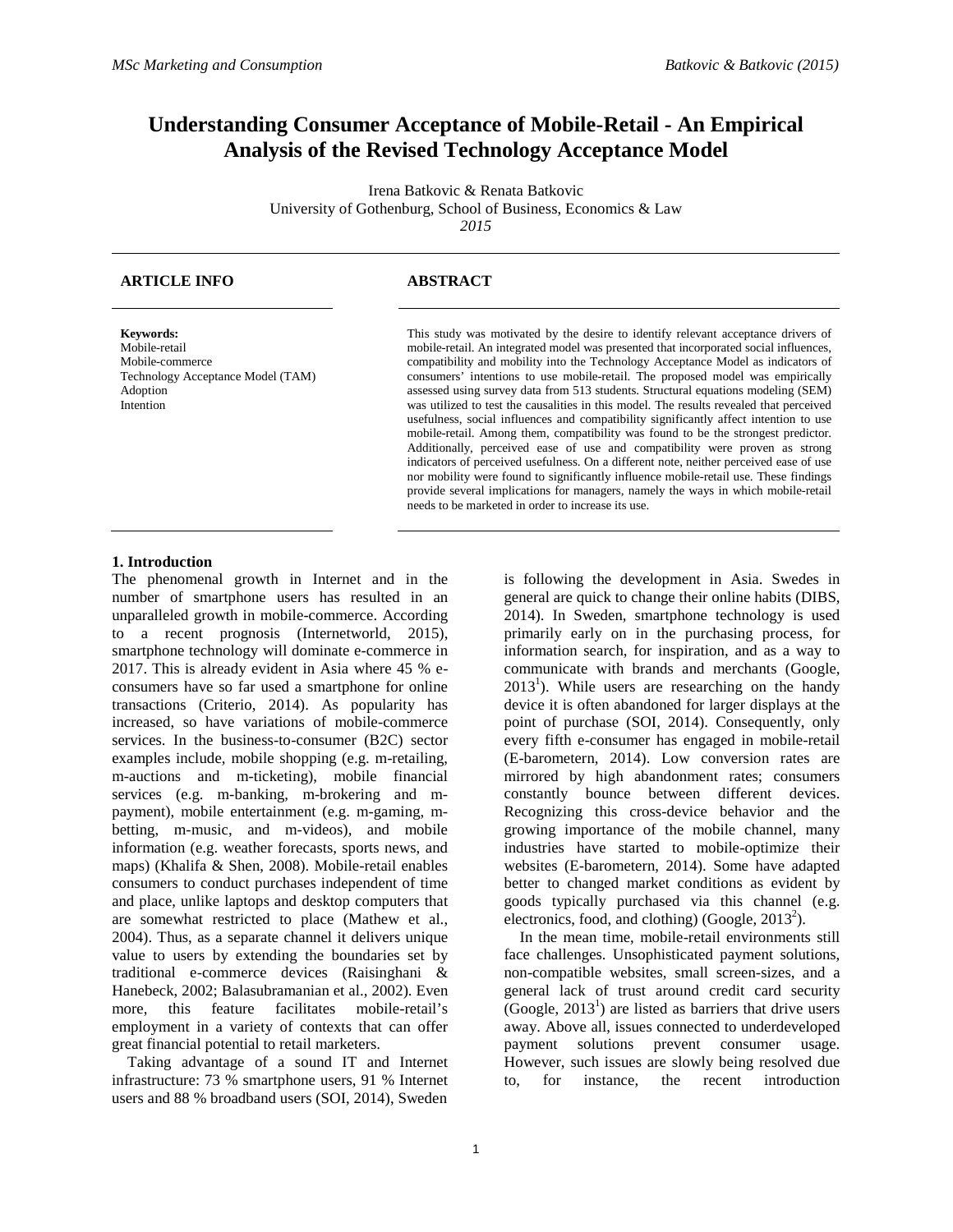of mobile BankID and MasterCard's simplified mobile-payment method "Masterpass" (Internetworld, 2014). These developments further point toward an upcoming rise in mobile-retail use. For retailers seeking to build or uphold a presence in the mobile channel, this implies that a deeper understanding of it needs to be developed. At firsthand it is vital to gain insights into consumers, since the continued success relies on their willingness to accept this alternative way of purchasing. By understanding consumers' acceptance behavior, managers can develop strategies to better suit their needs.

 Furthermore, findings indicate (Statista, 2015) that Internet accessibility and smartphone proximity are reasons for mobile-retail use. As Patel et al. (2006) noted smartphones are often kept within arm's reach. Yet, research into mobile-retail acceptance is still in its beginning stages. Studies in the marketing area have instead been preoccupied with the adoption, acceptance and use of e.g. mobile-ticketing (Mallat et al., 2009; Brakewood et al., 2014), mobile-payments (Schierz et al., 2010; Yang et al., 2015), mobilebanking (Luarn & Lin, 2005; Gu et al., 2009), mobile-games (Ha et al., 2007; Zhou, 2013), mobileshopping (Holmes et al., 2013; Ko et al., 2009), and mobile-commerce (Wu & Wang, 2005; Khalifa et al., 2012) in broader terms. Considering that no prior empirical study has explored mobile-retail acceptance, this current research seeks to answer the question: what determines consumers' use of mobileretail? Extant research has relied heavily on the technology acceptance model (TAM) (Davis, 1989; Davis et al., 1989). Given that, TAM explains why users adopt a new system focusing; in particular, on utilitarian dimensions of acceptance, it is reasonable to assume its applicability in the case of mobileretail. In this research, TAM is extended to include social influences, mobility and compatibility factors. In doing so, the purpose is to discern relevant drivers of mobile-retail use.

### **2. Literature review, research model and hypothesis**

### **2.1 Technology Acceptance Model**

Traditionally, the technology acceptance model (TAM) (Davis, 1989; Davis et al., 1989), has been used to predict individual's intention to buy and use a particular piece of technology. Based on the generic theory of reasoned action (TRA) (Fishbein & Ajzen, 1975), designed to explain a variety of human behavior, TAM targets are limited applications to end-users. Davis (1989) postulated that TAM is a cost-benefit paradigm based on users' cognitive evaluations of the required effort of a certain action

 The model consist of five constructs, including perceived usefulness, perceived ease of use, attitude towards use, behavioral intention to use, and actual system use (Davis et al., 1989). Further, it maintains that intention to adopt a system is determined by a user's attitude toward using that system, which in turn is predicted by his or hers perception of ease of use and usefulness. Numerous studies have replicated TAM and thus garnered it empirical support (e.g. Mathieson, 1991; Segars & Grover, 1993; Adams et al., 1992; Hendrickson et al., 1993; Szajna, 1996). Aforementioned research has demonstrated the explanatory power of the model in predicting use of various systems.

 TAM-based studies have, however, been conducted from a task-oriented perspective. In contrast, mobile devices such as smartphones are closely connected to users' personal lives. On a different note, the success of mobile-retail lies in its capability in facilitating online transactions quickly and easily. Thus, it can be hypothesized that users will accept mobile-retail primarily because of its *ease of use* and *usefulness*. Besides the rewarded output, users are also fulfilled by a technology that is able to perform in any given situation. Consequently, flexibility and accessibility have been identified as vital determinants of mobile-commerce adoption (Kim et al., 2010). Likewise, the strong *mobility* of smartphone technology brings great convenience to users lives with which they can conduct commerce anywhere and at anytime (Mathew et al., 2004). Mobility is therefore included in this study to further enhance the understanding of why mobile-retail is accepted. Furthermore, for a large number of users smartphones are compatible with their lifestyles, values and needs. *Compatibility*, derived from Roger's (1983) diffusion of innovation (DOI) theory, is widely considered to positively influence innovation use (Moore & Benbasat, 1991; Agarwal & Prasad, 1998). Since users often enjoy a deep connection with their smartphones, it is logical to propose that they will seamlessly conduct retail transactions via this device. Accordingly, compatibility is introduced into this research's model. Users' consumption patterns are also shaped through social interaction. As Ajzen (1991) maintained, individuals in a society are influenced by others especially the crucial mass. Thus, in this study *social influences* as a factor is proposed to positively affect online transactions conducted on mobile devices. In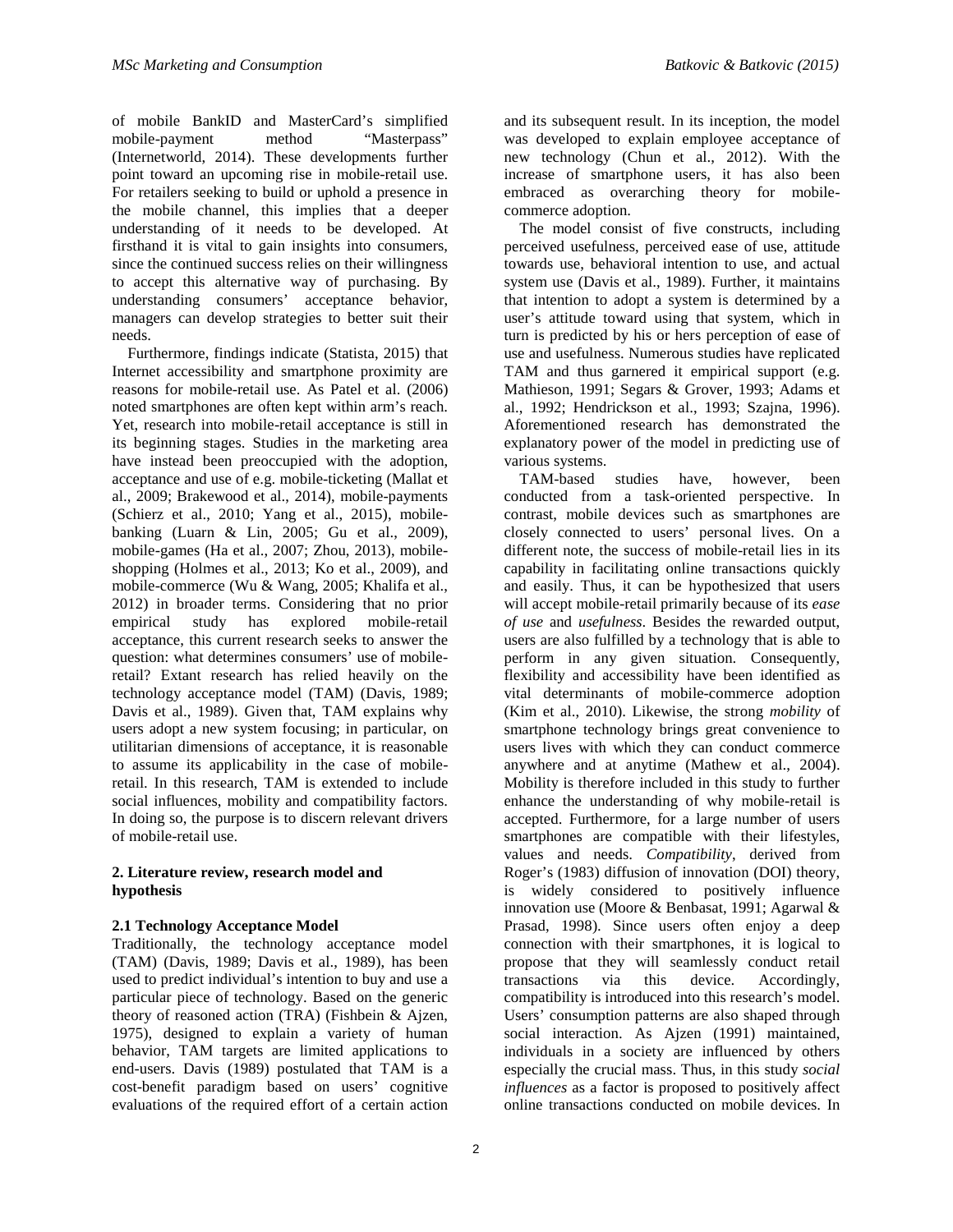Figure 1 the proposed research model is depicted, based on a revised TAM, expanded to include mobility (Mathew et al., 2004), compatibility (Rogers, 1983) and social influences (Ajzen, 1991).



*Fig.1.* Proposed research model for mobile-retail use.

#### **2.2 The influence of perceived usefulness and ease of use on mobile-retail use**

Decision-making has become complex due to an increased range in products and brands. Individuals are now required to perform extensive information search prior to a purchase. The smartphone has come to fill this need by becoming a useful tool to search for information. In TAM and in studies that have replicated the model perceived usefulness, along with ease of use, is proposed as a fundamental antecedent to technology acceptance. As noted by Davis (1989), "people tend to use or not use an application to the extent they believe it will help them perform their job better" (p. 320). Perceived usefulness signifies, in this research, the degree to which a user believes that making purchases via a smartphone will improve his or hers performance (Davis, 1989). The relationship between usefulness and intention to adopt an application has been supported in prior studies (Segars & Grover, 1993; Szajna, 1996; Ha et al., 2007). It is, for instance, suggested that people accept mobile-games (Ha et al., 2007) or electronic mail systems (Szajna, 1996) when they are recognized as useful. Robust mobile functions are developing rapidly which results in efficient mobile-retail. These recent improvements have attracted many consumers to utilize smartphones for purchasing purposes. This assumption leads to the first hypothesis of this study:

 $H_1$ . A consumer's perceived usefulness of mobileretail positively affects his or her intention to use mobile-retail.

In this research, perceived ease of use refers to the degree to which a consumer believes that shopping via a smartphone will be free of effort (Davis, 1989). Perceived ease of use has shown to play a vital role in determining intention to use (Gu et al., 2009; Kim et al., 2010; Revels et al., 2010). Gu et al. (2009), for instance, noted that the ease of use of mobile-banking positively influences its use. Likewise, Kim et al. (2010) found that the ease of use of mobile-payment services affects their use. Adoption of new technologies can however be prevented by complex features. Users are often unwilling to put aside the time needed to learn a new system (Rogers, 1983). Compared to desktop computers or laptops, smartphones have limited computing abilities, input buttons, memory, and battery power. Consumers thus face some complications when they use mobile-retail. Meanwhile, in recent years online retailers have begun to mobile-optimize their web pages during in which smartphones have become more user-friendly; screens for instance have gotten larger. Yet, very little research has investigated if the effect of ease with which a consumer can purchase via smartphone affects its use. Davis (1989) also identified the freedom from effort in using a system as an important predictor for its subsequent usefulness. As Venkatesh & Davis (2000) put forward, users that experience a technology as free of effort are prone to interpret it as useful. Favorable developments in smartphone technology tap into the ease and subsequent usefulness of mobile-retail. Based on this statement it is hypothesized:

 $H_{2a}$ . A consumer's perceived ease of use of mobileretail positively affects his or her intention to use mobile-retail.

*H2b*. A consumer's perceived ease of use of mobileretail positively affects his or her perceived usefulness of mobile-retail.

#### **2.3 Perceived mobility as indicator of mobile-retail acceptance**

Human interactions have become increasingly mobile by intensive use of technologies in social lives and professional environments (Kakihara & Sørensen, 2001). People and organizations have been provided with the ability to work on the move and away from the office, dissolving any boundaries between home and work (Perry et al., 2001; Wajcam et al., 2008). The capacity of mobile technologies to function regardless of location has also changed users' mode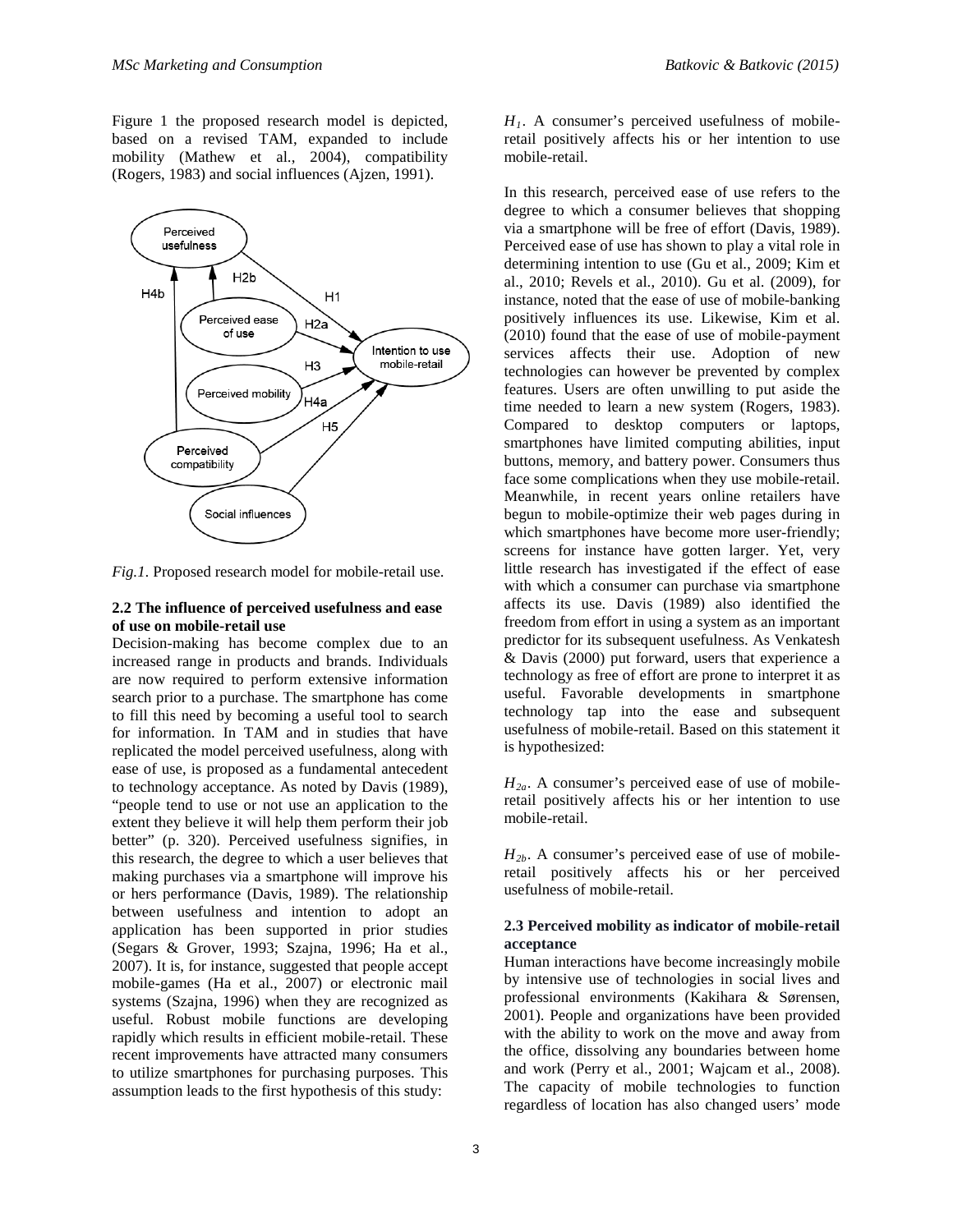of action (Bittman et al., 2009). The devices are carried almost anywhere, in pockets, handbags and alike. However, as Perry et al. (2001) conclude, mobile technologies need to be flexible and adaptable to operate. Advanced technicality in smartphones enables such flexibility, through instant responsiveness and ubiquitous connectivity (Chun et al., 2012). For consumers, the unique characteristics of mobile devices such as instant connectivity have been proposed as predictors of usage intention (Lee & Park, 2006; Kim et al., 2010).

 Furthermore, mobile-retail makes an excellent fit with a mobile lifestyle, providing a means to pay for goods in virtually any life situation. In a sense, it can be argued that consumers have always been mobile, traveling to stores to make a purchase. In this study, however, mobility is separated from the individual and tied to the benefits of technology; that is, time and place independent means of purchasing (Mathew et al., 2004). To date, only a handful of researchers have explored the connection between mobility and mobile-service acceptance (Mallat et al., 2009; Schierz et al., 2010; Kim et al., 2010). Schierz et al. (2010), for instance, identified a positive relationship between individual mobility and mobile-payment use. Further, Mallat et al. (2009) suggested that mobile-ticketing services are used in situations of haste, when alternatives are not available and the need for a ticket is unexpected. Similarly, transactions on smartphones might occur in circumstances of time constraints, such as while waiting for the bus or a traffic jam to clear. This is the case since smartphones often accompany their owners and are more readily available for use than traditional computers are. Guided by these assumptions it is hypothesized:

*H3.* A consumer's perceived mobility of mobile-retail (defined as the belief that purchases on smartphones can be conducted regardless of time and place) positively affects his or her intention to use mobileretail.

#### **2.4 Perceived compatibility as indicator of mobileretail acceptance**

Smartphones have penetrated many domains of human activities including education, work, entertainment and social relationships. This diffusion will proceed to shape users values and experiences. Compatibility, one determinant of Roger's diffusion of innovation (DOI) theory, has been widely quoted in research that examines what assists the diffusion of innovative technologies (Mallat et al., 2009; Chen et al., 2002; Wu & Wang, 2005). Compatibility is defined as the degree to which an innovation is perceived as consistent with existing values, past

experiences, and needs of potential adopters (Rogers, 1983). Innovations are successful when users are able to adopt them seamlessly. The more compatible the innovation the faster the adoption rate will be. Many users have already integrated smartphones deeply into their lives. Some might even feel anxious to spend a day without their phone that carries their entire virtual presence and organizes their day-to-day activities. If a user perceives that, the device is compatible with his or her values and experiences, other mobile-services will be adopted. One prior empirical study (Mallat et al., 2009) suggested that compatibility has a positive effect on consumers' intention to use mobile-ticketing. Chen et al. (2002) explained that compatibility positively affects consumers' attitudes toward utilizing a virtual store. Moreover, Wu & Wang (2005) found it to be a major determinant of the adoption and subsequent perceived usefulness of mobile-commerce. To examine if it is consistent with the needs, values and past experiences of consumers to make a purchase via a smartphone, and if this compatible innovation is perceived as useful, the following hypothesis are derived:

*H4a.* The perceived compatibility between using mobile-retail and a consumer's former experiences, values and needs positively affects his or her intention toward using mobile-retail.

*H4b.* The perceived compatibility between using mobile-retail and a consumer's former experiences, values and needs positively affects his or her perceived usefulness of mobile-retail.

#### **2.5 Social influences effects on mobile-retail use**

New technologies are sometimes met with resistance; often the usefulness is questioned and compared to already existing devices. In situations such as these, social relations play a prominent role as positive reinforcers to first time users. Social influences are subtle and unaware forces in interpersonal relationships that individuals comply and conform to (Cialdini & Goldstein, 2004). They can take place in a variety of social settings, for instance, in the process of technology acceptance (Schmitz & Fulk, 1991). Since TAM was designed to foretell user acceptance of technologies within organizations, it does not validate emotionally or socially driven decisions (Chun et al., 2012). It is therefore advantageous to add this construct to TAM, and in relation to this research. In this present study, social influences denotes a user's belief that "important others", including classmates, friends and coworkers, think that he or she should use a smartphone when making a purchase (Venkatesh et al., 2003).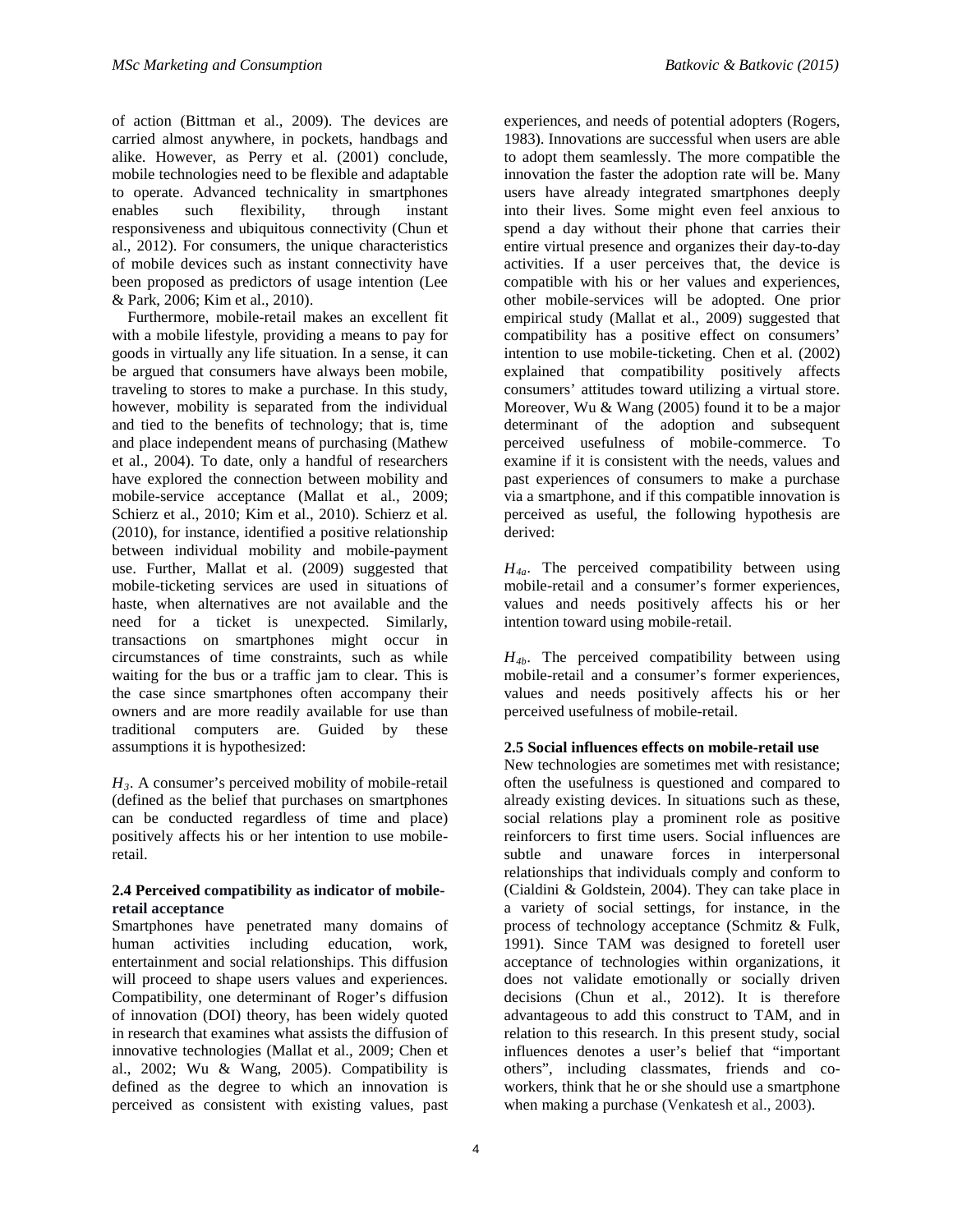Unlike other constructs measured in this study, literature contains inconsistent findings on the impact of social factors on intention usage. Consequently, some studies have argued that social influences positively influence technology use (Taylor & Todd, 1995; Hsu & Lu, 2004; Khalifa et al., 2012), whereas other studies have suggested otherwise (Mathieson, 1991; Jaradat & Rababaa, 2013). For example, Hsu & Lu (2004) positively related social influences to the intention to play online games and Khalifa et al. (2012) to the individual acceptance of mobilecommerce. In the original TAM Davis et al. (1989) even dropped the construct noting, "further research is needed....to investigate conditions and mechanisms governing the impact of social influences on usage behavior" (p. 999). It has also been suggested that social relations are important in the introduction of new media (Webster & Trevino, 1995) and that voluntarily adopted technologies depend on their influence (Brown et al., 2002). Based on prior research and the notion that purchasing via a smartphone is in its infancy and thus relies heavily on voluntary adoption, this study proposes:

*H5.* Social influences such as friends, classmates and co-workers positively affect a consumer's intention to use mobile-retail.

#### **3. Research method**

#### **3.1 Measurement development**

Intention to use mobile-retail in practice was measured through an online survey. Items were sourced from prior studies in order to ensure validity of the constructs. The scales for perceived usefulness (*PU1-4*) and perceived ease of use (*PEOU1-4*) were inspired by Davis (1989), which has been validated in numerous studies. Measures for mobility (*M1-3*) and compatibility (*C1-3*) were based on Mallat et al. (2009) with modified wordings to suit the area here. Items for social influences (*SI1-3)* were adapted from the research conducted by Hsu & Lu (2004). Measures for intention (*INT1-3*) were captured using scales from Revels et al. (2010). All items were adapted to suit the context of mobile-retail (Appendix A). The measures were formulated as five-point Likert scales with anchors ranging from (1) "strongly disagree" to (5) "strongly agree". 5-, 7- or 10-point scales are all comparable for analytical tools such as structural equations modeling (SEM) (Dawes, 2008). However, a five-point scale was chosen in order to ensure the readability of items. A point was also made to facilitate clarity on mobile devices. In a pretest phase, the questionnaire was reviewed by a small group of students at the School of Business Economics and Law in Gothenburg. Pretesting

surveys is vital to ensure accurate results and, depending on length and complexity of the instruments measured, recommendations vary between 12-30 subjects (Presser & Blair, 1994; Hunt et al., 1982). In this current study, 12 students were deemed appropriate. Scales were modified slightly as a result of their suggestions. The final questionnaire consisted of 20 items measuring the 6 latent constructs.

#### **3.2 Data collection & sample characteristics**

The questionnaire was distributed as a web-based survey through Webropol via a private link to the target group: undergraduates and graduates enrolled spring 2015 at the School of Business, Economics and Law in Gothenburg. The survey consisted of two parts. In the first section, subjects' perception of each construct in the model was recorded. The second section captured subjects' demographic information, general e-commerce behavior and smartphone usage. In order to ensure that the subjects had the same understanding of what constitutes mobile-retail, as defined in this study, they were provided with examples. To utilize a student sample is advised against by some researchers (e.g. Burnett & Dunne, 1986) who claim that students should merely be sampled when they are the group of interest. Other researchers (e.g. Shuptrine, 1975), however, support the use of students in circumstances where they have knowledge and experience comparable with the population under study. In this research, students were of particular interest; one being frequent ecommerce and smartphone users; two being in the age of interest. Recent statistic indicates that mobileretail use is highest in the 25-34 age groups (DIBS, 2014).

 The survey was sent out to 4497 subjects. In total 513 responded which constitutes a response rate at 11.4 %. A higher rate might have been achieved if incentives had been used, as suggested by Fan & Yan (2010). Additionally, 299 subjects accessed the questionnaire without finishing it during the two weeks it was open for responses. All survey items were mandatory which might explain the high dropout rate. To examine if non-response bias occurred the variables age and gender were assessed. For age, no difference was found. However, compared to the target group (in brackets) the sample included 59.8 % (51 %) females and 40.2 % (49 %) males, indicating a slight deviation. Furthermore, as expected, the findings revealed that the subjects are frequent Internet shoppers and that the majority (91.8 %) perceive it as easy. The smartphone is predominantly used in school, public transport, outside and at home; for information search (86.5 %) and kept within near distance (90.8 %). Books,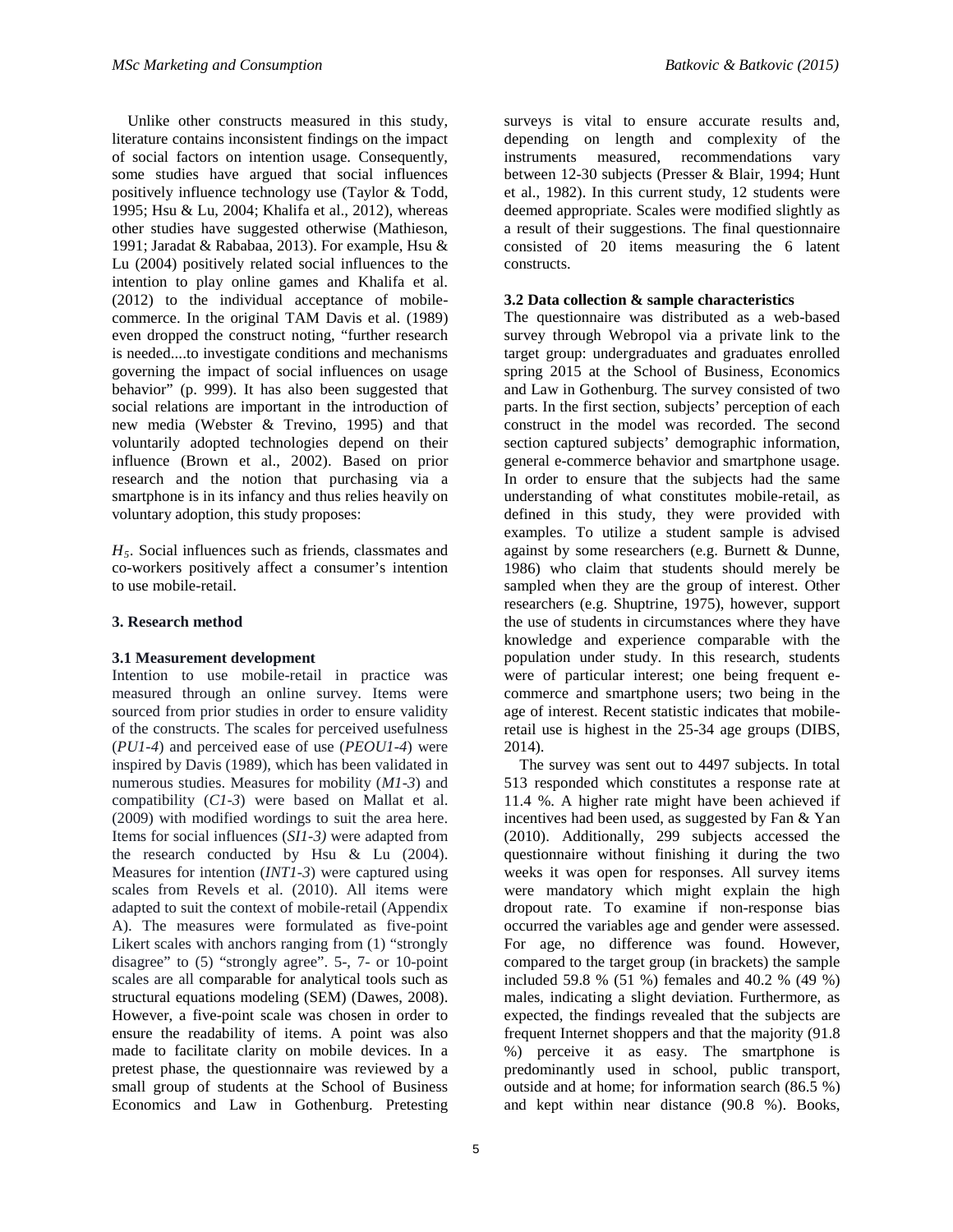clothes and travel are goods most likely purchased via the mobile channel. These features are consistent with the known profile of mobile-retail users, increasing the confidence of the generalizability of the findings under study. In Table I, sample characteristics are summarized.

| Table I. Characteristics of subjects. |                           |           |             |               |  |  |
|---------------------------------------|---------------------------|-----------|-------------|---------------|--|--|
|                                       |                           | Frequency | Percent     | Cumulative    |  |  |
| Gender                                |                           |           |             |               |  |  |
| Male                                  |                           | 206       | 40.2        | 40.2          |  |  |
|                                       | Female                    | 307       | 59.8        | 100.0         |  |  |
|                                       |                           |           |             |               |  |  |
| Age                                   |                           |           |             |               |  |  |
| < 21                                  |                           | 67        | 13.1        | 13.1          |  |  |
| 21-25                                 |                           | 274       | 53.4        | 66.5          |  |  |
| >25                                   |                           | 172       | 33.5        | 100.0         |  |  |
| <b>Educational</b> level              |                           |           |             |               |  |  |
|                                       | Independent               | 83        | 16.2        | 16,2          |  |  |
|                                       | courses                   |           |             |               |  |  |
|                                       | <b>Bachelor</b>           | 288       | 56.1        | 72.3          |  |  |
|                                       | Magister                  | 10        | 1.9         | 74.3          |  |  |
| Other                                 | Master                    | 113<br>19 | 22.0<br>3.7 | 96.3<br>100.0 |  |  |
|                                       |                           |           |             |               |  |  |
|                                       | Engage in online shopping |           |             |               |  |  |
| A few times                           |                           |           |             |               |  |  |
|                                       | a week                    | 33        | 6.4         | 6.4           |  |  |
|                                       | a month                   | 219       | 42.7        | 49.1          |  |  |
|                                       | per semester              | 155       | 30.2        | 79.3          |  |  |
| a year                                |                           | 64        | 12.5        | 91.8          |  |  |
| Never                                 |                           | 42        | 8.2         | 100.0         |  |  |
|                                       | Easy to shop via Internet |           |             |               |  |  |
| Yes                                   |                           | 471       | 91.8        | 91.8          |  |  |
| No                                    |                           | 21        | 4.1         | 95.9          |  |  |
|                                       | Do not know               | 21        | 4.1         | 100.0         |  |  |
| Use smartphone for information search |                           |           |             |               |  |  |
| Yes                                   |                           | 444       | 86.5        | 86.5          |  |  |
| No                                    |                           | 50        | 9.7         | 96.3          |  |  |
|                                       | Do not know               | 19        | 3.7         | 100.0         |  |  |
|                                       |                           |           |             |               |  |  |
| Never leave home without smartphone   |                           |           |             |               |  |  |
|                                       | 1.Completely              |           |             |               |  |  |
|                                       | disagree                  | 6<br>28   | 1.2<br>5.5  | 1.2<br>6.6    |  |  |
| 2.<br>3.                              |                           | 13        | 2.5         | 9.2           |  |  |
| 4.                                    |                           | 149       | 29.0        | 38.2          |  |  |
|                                       | 5.Completely              | 317       | 61.8        | 100.0         |  |  |
|                                       | agree                     |           |             |               |  |  |

#### **3.3 Descriptive statistics**

The proposed research model consisted of 20 observed items measuring six constructs: perceived usefulness, perceived ease of use, compatibility, mobility, social influences and intention to use. Preliminarily, an exploratory factor analysis (EFA) using principal component analysis (PCA) with direct oblimin rotation method was employed to determine underlying dimensions of the 20 items. It is appropriate to utilize this method when there is reason to assume that constructs are correlated (Hair et al., 2010). Based on prior research it was expected that some constructs, such as the TAM factors would correlate. Two items were subsequently dropped from further analysis due to high cross loadings (Appendix A). The Cronbach's alphas  $(\alpha)$  of the constructs were found reliable, ranging from 0.84 to 0.97 (Table III) and thus establishing inter-item reliability (Hair et al., 2010). Descriptive statistics (Table II) indicated that the mean of mobility was the highest  $(M = 3.82)$  while the mean of social influences was the lowest  $(M = 2.31)$ . Further, it was found that subjects perceive it easy and useful to make a purchase via a smartphone. Although they in general view this channel as mobile, they were divided in this matter. On average, subjects scored low on items connected to social influences. Based on literature some ambivalence was expected. Similarly, subjects scored low yet divided on measures for intention, which is consistent with recent statistics suggesting that thus far only 20 % econsumers have engaged in mobile-retail.

| <b>Table II.</b> Descriptive Statistics. |  |
|------------------------------------------|--|
|------------------------------------------|--|

| Constructs        | Items | Mean | S.D. |  |
|-------------------|-------|------|------|--|
|                   |       |      |      |  |
| <b>Usefulness</b> | 4     | 3.45 | 0.87 |  |
| Ease of use       | 3     | 3.75 | 0.82 |  |
| Mobility          | 2     | 3.82 | 1.11 |  |
| Compatibility     | 3     | 2.65 | 1.09 |  |
| Social influences | 3     | 2.31 | 0.96 |  |
| Intention         | 3     | 2.67 | 1.20 |  |

#### **4. Data analysis and results**

The proposed model was examined using structural equations modeling (SEM). A SEM approach was chosen as it is a powerful generalization of earlier statistical approaches with the key benefit in being able to assess both measurement properties and theoretical relationships in one technique (Hair et al., 2010). In addition, SEM can examine a series of dependence relationships simultaneously, which is a realistic representation of the constructs in this research. To test the hypothesis the measurement model and the structural model were developed and assessed separately. The measurement model was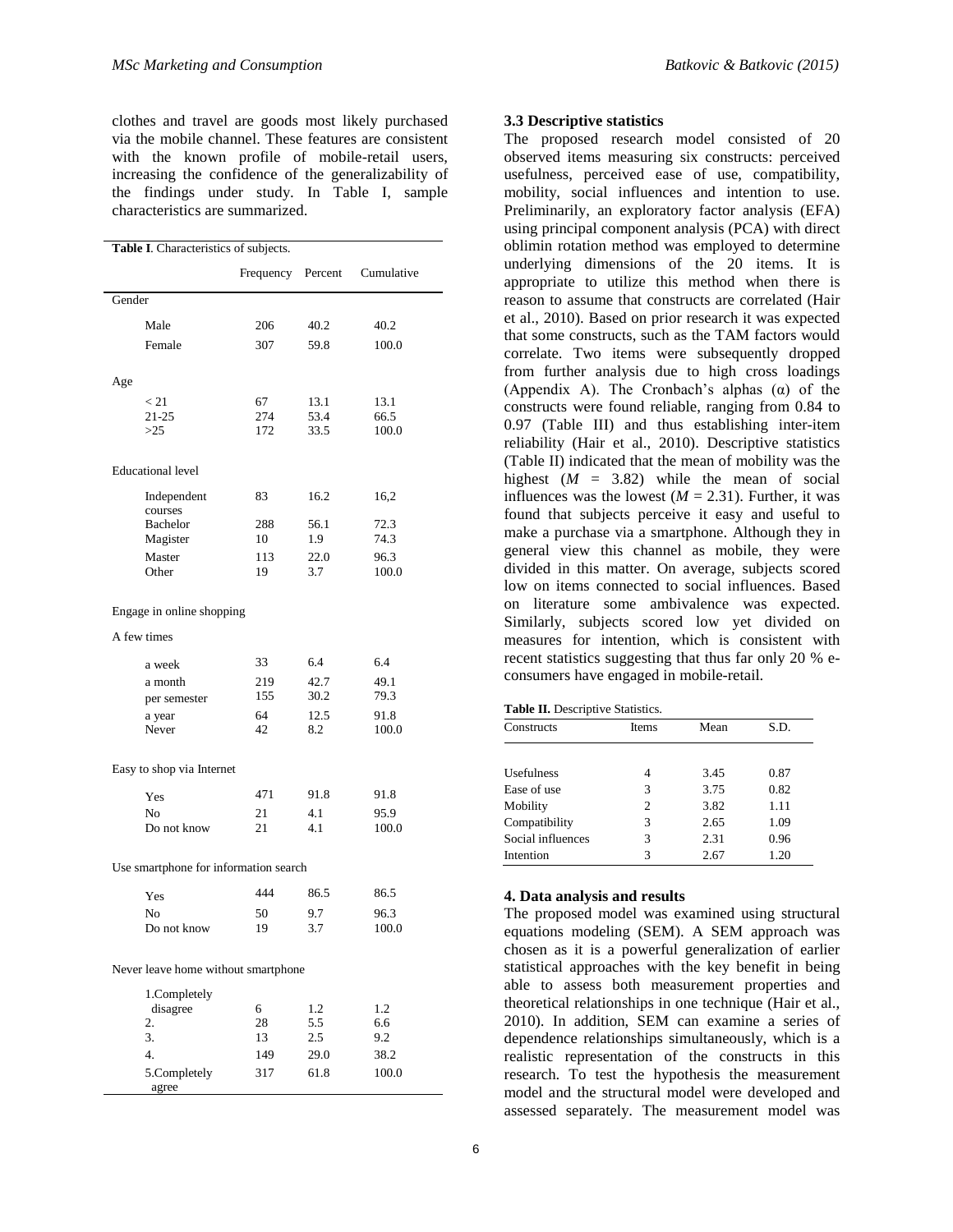used to establish convergent and discriminant validity of the constructs while the structural model was used to identify the causality among the theoretical factors.

#### **4.1 Measurement model**

The measurement model was evaluated for overall fit, convergent validity and discriminant validity with confirmatory factor analysis (CFA) using AMOS 22.0 statistical software. In the CFA, the constructs were allowed to covary and each item was modeled as a reflective indicator of its construct. Maximum likelihood (ML) procedure was chosen as the estimation method. In addition, several model fitindices were used to assess the measurement model: goodness of fit index (GFI), adjusted goodness of fit index (AGFI), normalized fit index (NFI), comparative fit index (CFI), RMS error of approximation (RMSEA) and chi-square  $(\chi^2)$  divided by its degrees of freedom (d.f.), alike Ko et al. (2009), Gu et al. (2009) and Ha et al. (2007). The indices exhibited adequate fit of the model to the collected data:  $\gamma^2$  d.f. = 2.86, GFI = 0.93, AGFI = 0.90, NFI =  $0.95$ , CFI = 0.97, RMSEA = 0.06, following the criteria set by Hair et al. (2010).

**Table III.** Measurement model results.

 Convergent validity was evaluated via the assessment of factor loadings, composite reliability (CR) and the average variance extracted (AVE) (Hair et al., 2010). All factor loadings were greater than 0.71 and significant at  $p < 0.001$ . The composite reliabilities of the constructs ranged from 0.84 to 0.97, suggesting that the multi-item scales used to measure the constructs had satisfactory if not very good internal consistency. Finally, AVE estimates ranged from 0.63 to 0.91, indicating that the items adequately explained the variance. The convergent validity measures and their recommended acceptance criteria are displayed in Table III. Discriminant validity was examined to assess the extent to which each construct was truly distinct from others. AVE coefficients from the construct should be greater than the square of correlations between that and other constructs in the model to suggest discriminant validity (Hair et al., 2010). The largest shared variance between any pair of construct was 0.48 (usefulness and ease of use) while the smallest AVE was 0.63 (Appendix B). Thus, the results demonstrated adequate discriminant validity.

| Construct validity measures. |                                |                     |                 |           |
|------------------------------|--------------------------------|---------------------|-----------------|-----------|
|                              | Factor loading(s) <sup>b</sup> | Cronbach's $\alpha$ | CR <sup>c</sup> | $AVE^{d}$ |
| Criteria <sup>a</sup>        | $>0.5$                         | > 0.7               | > 0.7           | $> 0.5$   |
| Usefulness                   |                                | 0.86                | 0.85            | 0.66      |
| PU1                          | 0.79                           |                     |                 |           |
| PU <sub>2</sub>              | 0.81                           |                     |                 |           |
| PU3                          | 0.82                           |                     |                 |           |
| PU4                          | 0.71                           |                     |                 |           |
| Ease of use                  |                                | 0.84                | 0.84            | 0.63      |
| PEOU <sub>2</sub>            | 0.78                           |                     |                 |           |
| PEOU3                        | 0.81                           |                     |                 |           |
| PEOU4                        | 0.79                           |                     |                 |           |
|                              |                                |                     |                 |           |
| Mobility                     |                                | 0.84                | 0.85            | 0.73      |
| M1                           | 0.92                           |                     |                 |           |
| M2                           | 0.79                           |                     |                 |           |
| Compatibility                |                                | 0.87                | 0.87            | 0.70      |
| C1                           | 0.87                           |                     |                 |           |
| C2                           | 0.88                           |                     |                 |           |
| C <sub>3</sub>               | 0.75                           |                     |                 |           |
|                              |                                |                     |                 |           |
| Social influences            |                                | 0.97                | 0.97            | 0.91      |
| SI1                          | 0.93                           |                     |                 |           |
| SI2                          | 0.96                           |                     |                 |           |
| SI3                          | 0.97                           |                     |                 |           |
|                              |                                |                     |                 |           |
| Intention to use             |                                | 0.95                | 0.95            | 0.87      |
| INT1                         | 0.95                           |                     |                 |           |
| INT <sub>2</sub>             | 0.99                           |                     |                 |           |
| INT3                         | 0.86                           |                     |                 |           |

 $\frac{1}{2}$  Proposed by Hair et al. (2010).  $\frac{1}{2}$  All significant at .001. Composite reliability.  $\frac{1}{2}$  Average variance extracted.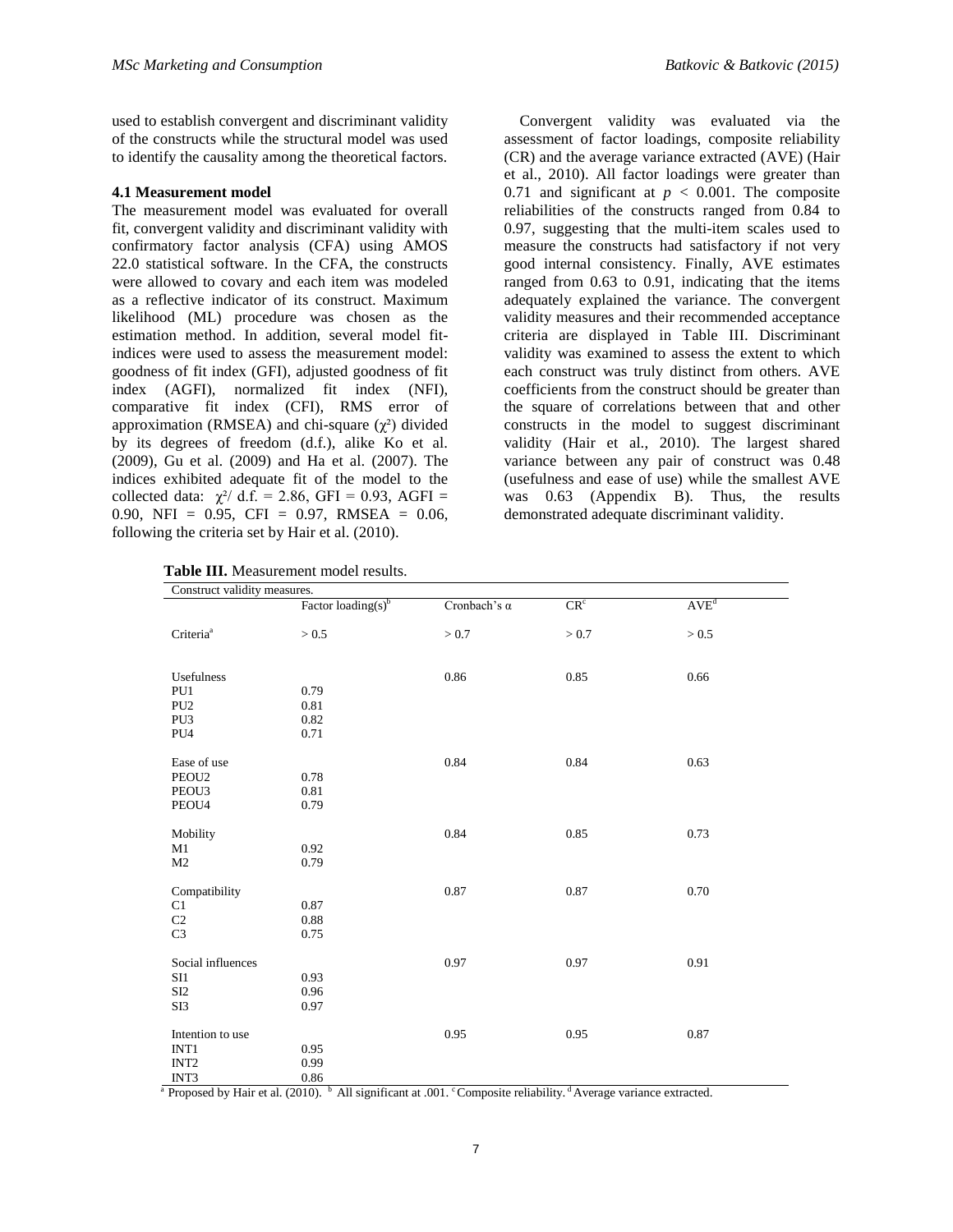#### **4.2 Structural model**

The structural model was examined in regards to measures of model fit, the overall explanatory power and the proposed causal links. Similar to the CFA each item was modeled in a reflective manner and the six constructs were linked as hypothesized (Figure 2). The model fit indices were comparable to the previous measurement model being:  $\gamma^2$  d.f. = 3.22,  $GFI = 0.93$ ,  $AGFI = 0.89$ ,  $NFI = 0.95$ ,  $CFI = 0.96$ , RMSEA = 0.06 and thus falling within the recommended level set by Hair et al. (2010). The explanatory power of the structural model was estimated by examining the squared multiple correlations  $(R^2 \text{ values})$  of the two dependent variables perceived usefulness and intention to use. When combined, the paths from perceived ease of use and compatibility explained 56 % of the variance observed in the usefulness of mobile-retail. The estimated model accounted for 51 % variance observed in consumer's intentions to use mobileretail. These explanation rates demonstrated satisfactory values.

 Due to adequate model fit, the proposed model was deemed appropriate for hypothesis testing. In Figure 2, the results of the structural model are presented. Numbers represent the path coefficients (standardized beta weights) between constructs. With the exception of H2a and H3*,* all hypotheses were supported. For instance, the structural link from perceived usefulness to intention was found positive and significant ( $\beta$  = 0.25;  $p < 0.001$ ), in support of H<sub>1</sub>. However, the relationship proposed in  $H_{2a}$  was not confirmed; that is that perceived ease of use predicts intention. In support of  $H_{2b}$ , the results did provide strong evidence for the direct effects of perceived ease of use on perceived usefulness ( $\beta = 0.57$ ;  $p < 0.001$ ). This implied that perceived ease of use instead had an indirect significant effect on intention via perceived usefulness. Further, the path between mobility and intention was found insignificant.  $H_3$  was therefore rejected. On a different note, compatibility was found to predict both intention to use mobile-retail ( $\beta$  = 0.57;  $p < 0.001$ ) and perceived usefulness  $(\beta = 0.29; p)$  $<$  0.001), as asserted in H<sub>4a</sub> and H<sub>4b</sub>. This also suggested that compatibility had an indirect effect on intention via perceived usefulness. Lastly, with the smallest magnitude, social influences were found to predict intention ( $\beta$  = 0.08;  $p$  < 0.05), as hypothesized in  $H<sub>5</sub>$ . Hence, the findings of these tests revealed that  $H_1$ ,  $H_{2b}$ ,  $H_{4a}$ ,  $H_{4b}$  and  $H_5$  were all supported, with compatibility (H<sub>4a</sub>;  $\beta = 0.57$ ) contributing more to intention than any other construct. In addition, the supported hypothesis were all highly significant ( $p <$ 0.001) with the exception of social influences that showed significance at the  $p < 0.05$  level.



*Fig. 2.* The results of the structural model.

#### **5. Discussion & conclusions**

This study aimed to identify determinants of mobileretail acceptance. An extended framework of TAM was presented with social influences, compatibility and mobility, as well as TAM constructs, as indicators of mobile-retail use. The proposed model was empirically assessed using data from a sample of frequent e-commerce and smartphone users. This data showed strong support for the validity of the model. Based on findings five insights into mobileretail acceptance are provided.

 First, consistent with prior TAM work, this study confirmed that perceived usefulness exerts a significant positive influence on intention to use mobile-retail. In general, consumers seek a means to minimize costs and maximize benefits of any purchase. Apparently, consumers obtain utilitarian gains when using smartphones for online-retail transactions. Such gains can be attributed to the technology and include, for example, continuous Internet access and the time saved not having to switch between devices. However, the amount of effort (cost) required to use mobile-retail must not exceed its benefits. If, for instance, the channel is experienced as slow or time-consuming (i.e. nonuseful) it will be abandoned for other devices. Second, in contrast to extant TAM research but in accord with the findings of Wu & Wang (2005) and Szajna (1996), this study did not verify the connection between ease of use and intention to use mobile-retail. Moreover, the structural link was detected as indirect, working through usefulness, as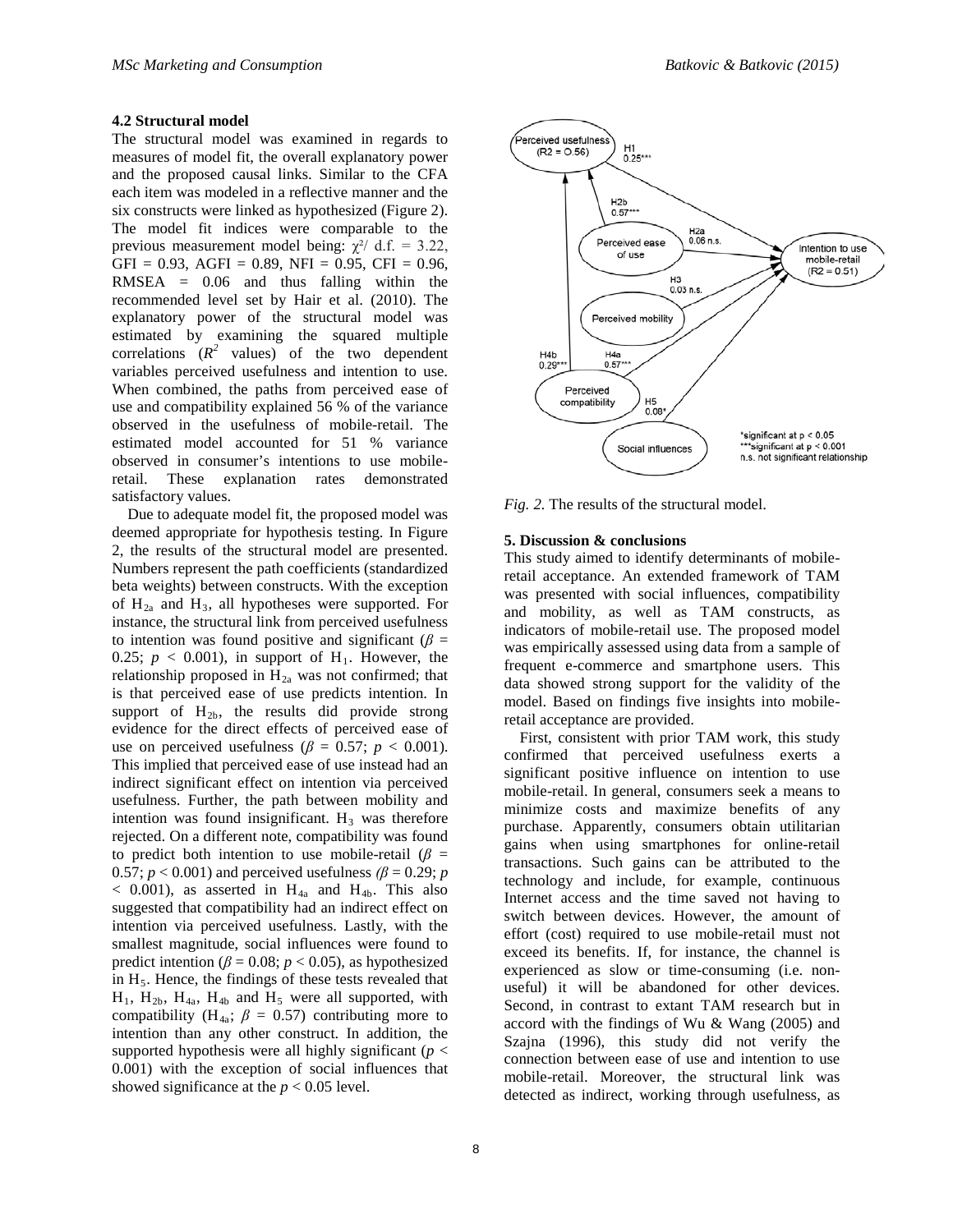previous TAM research has pointed out. These findings imply that while impediments to mobileretail use (e.g. issues with payment solutions) are slowly being dissolved, ease of use alone cannot entice usage intention. Instead, the user-friendliness of mobile-retail technology is closely knit with its practical use. Thus, solutions to barriers need to be of a dual nature; on one hand, they must simplify current issues; on the other hand, they need to be practical. In being such, consumers would be more prone to adopt this alternative way of purchasing. Furthermore, considering that subjects are regular Internet shoppers and experienced smartphone users, in part accounts for the findings under study.

 Third, in this study mobility was not found to drive mobile-retail use. Past mobile-commerce research (Mallat et al., 2009; Schierz et al., 2010) has stressed the influence of mobility on usage intention. In the context of mobile-retail, current consumer behavior suggests otherwise. Seldom are retail purchases done while "on the run". Instead, similar to other devices, consumers shop via the smartphone while at home (Google, 2013<sup>2</sup>). Hence, the perceived mobility of smartphone technology does not give it a competitive edge over traditional e-commerce devices. However, the device's ability to provide access to product information anytime-anywhere has attracted many consumers to utilize it for this reason. Consequently, the smartphones importance is particularly emphasized early on in the purchasing process. Fourth, analytical results showed that compatibility predicted mobile-retail acceptance more than any other construct measured in this study. On a related note, Plouffe et al. (2001) found that characteristics derived from the diffusion of innovation (DOI) theory, explain adoption intention to a greater extent than traditional TAM constructs do. What's more, the construct was found to determine the perceived usefulness of mobile-retail corroborating previous findings (Chen et al., 2002; Wu & Wang, 2005). In general, most consumers are not quick to alter the manner in which they conduct purchases. Meanwhile, smartphones are a dominant presence in many users' lives. Users stick with the device, as they are able to apply it in many contexts from turning on the TV to reading one's blood pressure. From a purchasing perspective, it mirrors the function of other devices, such as laptops, albeit being less technically advanced. Hence, it can be concluded that consumers are comfortable with the technology and experience it as useful. Consequently, mobile-retail fits with users' current consumption practices and habits.

 Fifth, this study showed that, although not as important as compatibility and usefulness, social influences significantly affect intention to use mobile-retail. Prior studies have exhibited

ambivalence in regards to social factors impact on adoption intention. Notably, in the original TAM Davis et al. (1989) omitted the construct. Today, however, there is hype around mobile-purchases, especially through apps. This hype is intensified by an information-sharing society facilitated by the Internet. More than ever, consumers are able to share and absorb new consumption practices. This transparency allows consumers to see what others buy, like and use. Thus, it is reasonable to suspect that social influences, such as friends, drive mobileretail use and will continue to do so in the foreseeable future.

From the findings three conclusions are drawn:

(1). The traditional TAM was restricted by its narrow perspective in the analysis of consumer behavior regarding mobile-retail usage as individual intentions tended to other variables.

(2). While compatibility is not part of TAM and therefore not often considered by adoption researchers this study verified it as the most important determinant of mobile-retail use.

(3). Whereas TAM omitted social factors in explaining individual technology acceptance, this study found that social influences affect mobile-retail acceptance.

#### **6. Contribution & implications**

For academic researchers these findings contribute to a theoretical understanding of factors that drive mobile-retail use that, to the best of our knowledge, have been ignored in past literature. Thus, the purpose pertained in this study has been fulfilled. However, it is important to note that this present study only represents a first step in understanding why consumers adopt mobile-retail. Nonetheless, it does extend the growing body of research in the field of mobile-commerce adoption through the advancement of TAM.

 The results of this research also entail important practical implications for managers and marketers operating in the online-retail environment. First, consumers are very demanding and fickle in their expectations of technology and will not be lured easily into new technological areas, as indicated by the link between ease of use and usefulness. Thus, retailers seeking to build a presence in the mobile channel need to consider a utilitarian approach that; one, enhances the user-friendliness of mobile transactions; two, emphasizes the usefulness of this channel in all of their marketing material. Second, since mobile-retail is primarily used in the information search phase of the buyer decisionmaking process, actual purchases are often made on other devices. This cross-device behavior requires that managers build a strong presence on all channels,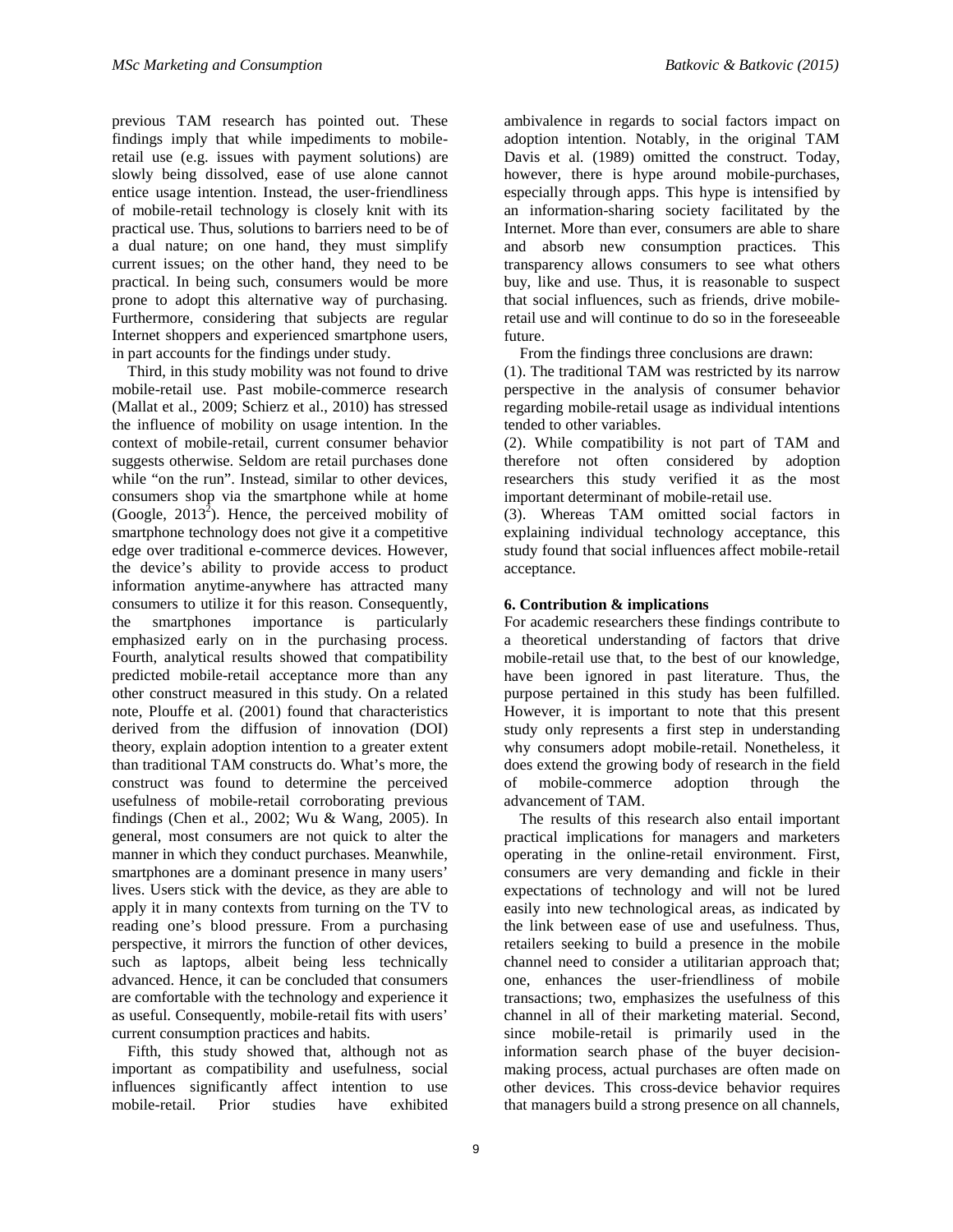including the mobile phone, to accommodate customer needs. Third, users often enjoy a deep connection with their smartphones yet resent dramatic changes brought about by new technology, as indicated in this study. New innovations such as mobile-retail needs to be introduced with caution and marketed in a way that users regard it as well suited with past experiences and current needs. Fourth, since mobile-retail usage is stimulated by social factors managers should identify early adopters and entice their usage behavior so that they can serve as reference groups to potential adopters. Such an approach would ensure the continued success of mobile-retail.

#### **7. Limitations & future research**

Notwithstanding the results presented in this research, there are some limitations that should be addressed. Notably, for the purpose of this study a choice was made to explore consumers' intentions to purchase via the smartphone, excluding other mobilecommerce devices (e.g. tablets). Further, the focus was on examining intention to purchase goods such as clothes, food and electronics, since these are most often purchased via the mobile channel in Sweden (Google,  $2013^2$ ) and thus posed the least barriers. Due to the sampling limitation within a selected country (Sweden) and in a specific mobile-commerce context (mobile-retail), the findings should be

**Appendix A.** List of items by construct.

#### **Perceived usefulness (PU)**

**PU1:** Using a smartphone for purchases would enable me to shop easier.

**PU2:** Using a smartphone for purchases would enable me to shop faster.

**PU3:** Using a smartphone for purchases would make my shopping more productive.

**PU4:** Using a smartphone for purchases would make my shopping more effective.

#### **Perceived ease of use (PEOU)**

**\*PEOU1:** It would be easy for me to purchase via a smartphone.

**PEOU2:** It would be easy for me to learn to use the smartphone for purchases.

**PEOU3:** It would be easy for me to become skillful at using the smartphone for purchases.

**PEOU4:** Making a purchase via the smartphone would be clear and understandable.

#### **Mobility (M)**

M1: Purchasing via the smartphone is independent of time.

interpreted with caution. However, it would be fruitful to test whether the structural model presented here holds in other contexts as well as other countries to examine if, for instance, cultural differences in regards to mobile-retail use exist. Furthermore, given that only positive relationships were tested in the proposed model, continuative research could build upon it with other constructs. Of special interest would be previously validated negative predictors of mobile-commerce acceptance, for example, perceived risk, transaction costs, lack of privacy, and security issues (Pagani, 2004; Wu & Wang, 2005; Khalifa & Shen, 2008; Yang et al., 2015) since these are identified as impediments to mobile-retail use (Google,  $2013<sup>1</sup>$ ). Future research could also expand upon the current findings by testing the proposed model across different samples. It may be the case that, for instance, other age groups exhibit different acceptance behavior in regards to mobile-retail usage.<br>Moreover, the role played by individual role played by characteristics such as technology experience (novice versus expert) or technological anxiety could be examined. In doing so, an attempt to segment different categories of mobile-retail consumers could be undertaken. A final limitation pertained in this study is that intentions were examined. It is recommended that future research investigate the actual behavior of mobile-retail users.

**M2:** Purchasing via the smartphone is independent of place.

**\*M3:** Purchasing via the smartphone is convenient because my smartphone is usually with me.

#### **Compatibility (C)**

**C1:** Using a smartphone for purchases fits well with my other use of the smartphone.

**C2:** Using a smartphone for purchases fits with my lifestyle and habits.

**C3:** Using a smartphone for purchases is a suitable method for shopping.

#### **Social Influences (SI)**

**SI1:** My colleagues think that I should use my smartphone for purchases.

**SI2:** My friends think that I should use my smartphone for purchases.

**SI3:** My classmates think that I should use my smartphone for purchases.

#### **Intention (INT)**

**INT1:** I plan to use the smartphone for purchases in the near future.

**INT2:** I intend to use the smartphone for purchases in the near future.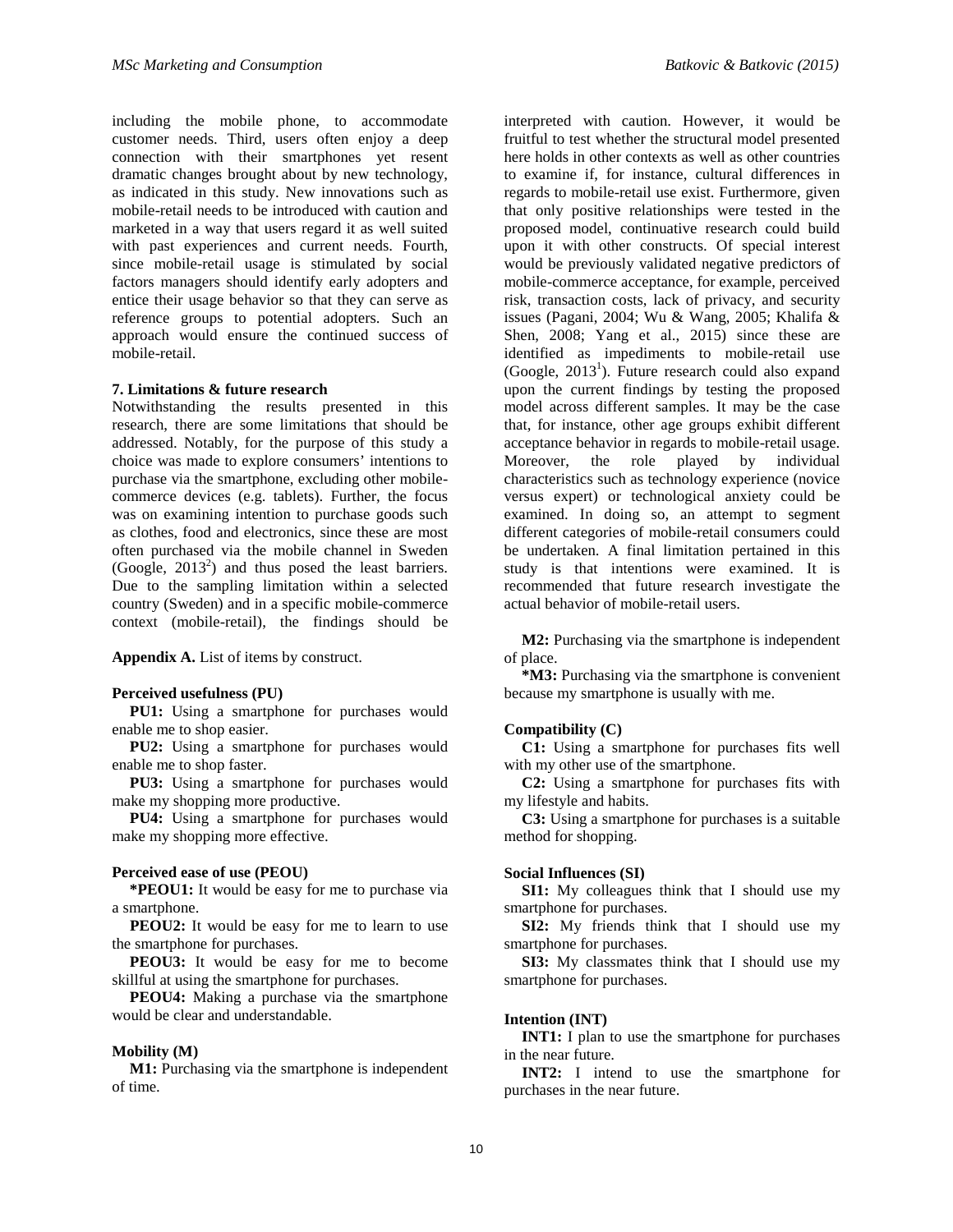**INT3:** I predict that I will conduct purchases via a smartphone in the near future.

Note: \*Item dropped after the exploratory factor analysis (EFA).

#### **Appendix B.**

| Assessment of the discriminant validity. |               |                   |             |          |                      |           |
|------------------------------------------|---------------|-------------------|-------------|----------|----------------------|-----------|
| Constructs                               | Compatibility | <b>Usefulness</b> | Ease of use | Mobility | Social<br>influences | Intention |
| Compatibility                            | 0.70          |                   |             |          |                      |           |
| <b>Usefulness</b>                        | 0.31          | 0.66              |             |          |                      |           |
| Ease of use                              | 0.21          | 0.48              | 0.63        |          |                      |           |
| Mobility                                 | 0.16          | 0.23              | 0.23        | 0.73     |                      |           |
| Social influences                        | 0.12          | 0.08              | 0.01        | 0.02     | 0.91                 |           |
| Intention                                | 0.46          | 0.29              | 0.13        | 0.08     | 0.11                 | 0.87      |

Diagonals represent AVE for each construct; the other entries represent the shared variance (the squared correlations).

#### **References**

- Adams, D.A., Nelson, R.R., & Todd, P.A. 1992. "Perceived Usefulness, Ease of Use, and Usage of Information Technology": A Replication. MIS Quarterly, 16(2), 227–250.
- Agarwal, R. & Prasad, J. 1998, "A Conceptual and Operational Definition of Personal Innovativeness in the Domain of Information Technology", Information Systems Research, vol. 9, no. 2, pp. 204-215.
- Ajzen, I. 1991, "The theory of planned behavior", Organizational behavior and human decision processes, vol. 50, no. 2, pp. 179-211.
- Balasubramanian, S., Peterson, R. A., & Jarvenpaa, S. L. 2002, "Exploring the implications of mcommerce for market and marketing". Journal of the Academy of Marketing Science, 30, 348–361.
- Bittman, M., Brown, J.E. & Wajcman, J. 2009, "The mobile phone, perpetual contact and time pressure", Work, Employment & Society, vol. 23, no. 4, pp. 673-691.
- Brakewood, C., Rojas, F., Robin, J., Sion, J. & Jordan, S. 2014, "Forecasting mobile ticketing adoption on commuter rail", Journal of Public Transportation, vol. 17, no. 1, pp. 1-19.
- Brown, S.A., Massey, A.P., Montoya-Weiss, M.M. & Burkman, J.R. 2002, "Do I really have to? User acceptance of mandated technology", European

Journal of Information Systems, vol. 11, no. 4, pp. 283-295.

- Burnett, J.J. & Dunne, P.M. 1986, "An appraisal of the use of student subjects in marketing research", Journal of Business Research, vol. 14, no. 4, pp. 329-343.
- Chen, L., Gillenson, M.L. & Sherrell, D.L. 2002, "Enticing online consumers: An extended technology acceptance perspective", Information & Management, vol. 39, no. 8, pp. 705-719.
- Chun, H., Lee, H. & Kim, D. 2012, "The Integrated Model of Smartphone Adoption: Hedonic and Utilitarian Value Perceptions of Smartphones Among Korean College Students", Cyber psychology, behavior and social networking, vol. 15, no. 9, pp. 473-479.
- Cialdini, R.B. & Goldstein, N.J. 2004, "Social influence: Compliance and conformity", Annual Review of Psychology, vol. 55, no. 1, pp. 591-621.
- Criterio. 2014, "State of Mobile Commerce Q4 2014".pdf. [Online] Available at:[http://www.criteo.com/media/1427/criteo\_mob ile\_commerce\_report\_2014.pdf] Accessed: 2015- 02-15.

DIBS, 2014, "Svensk e-handel. Dibs årliga rapport om e-handel, mobil handel och betalningar". [Online] Available at:[\[http://quicknet.se/wp-](http://quicknet.se/wp-%0ccontent/uploads/2014/11/DIBS_2014.pd)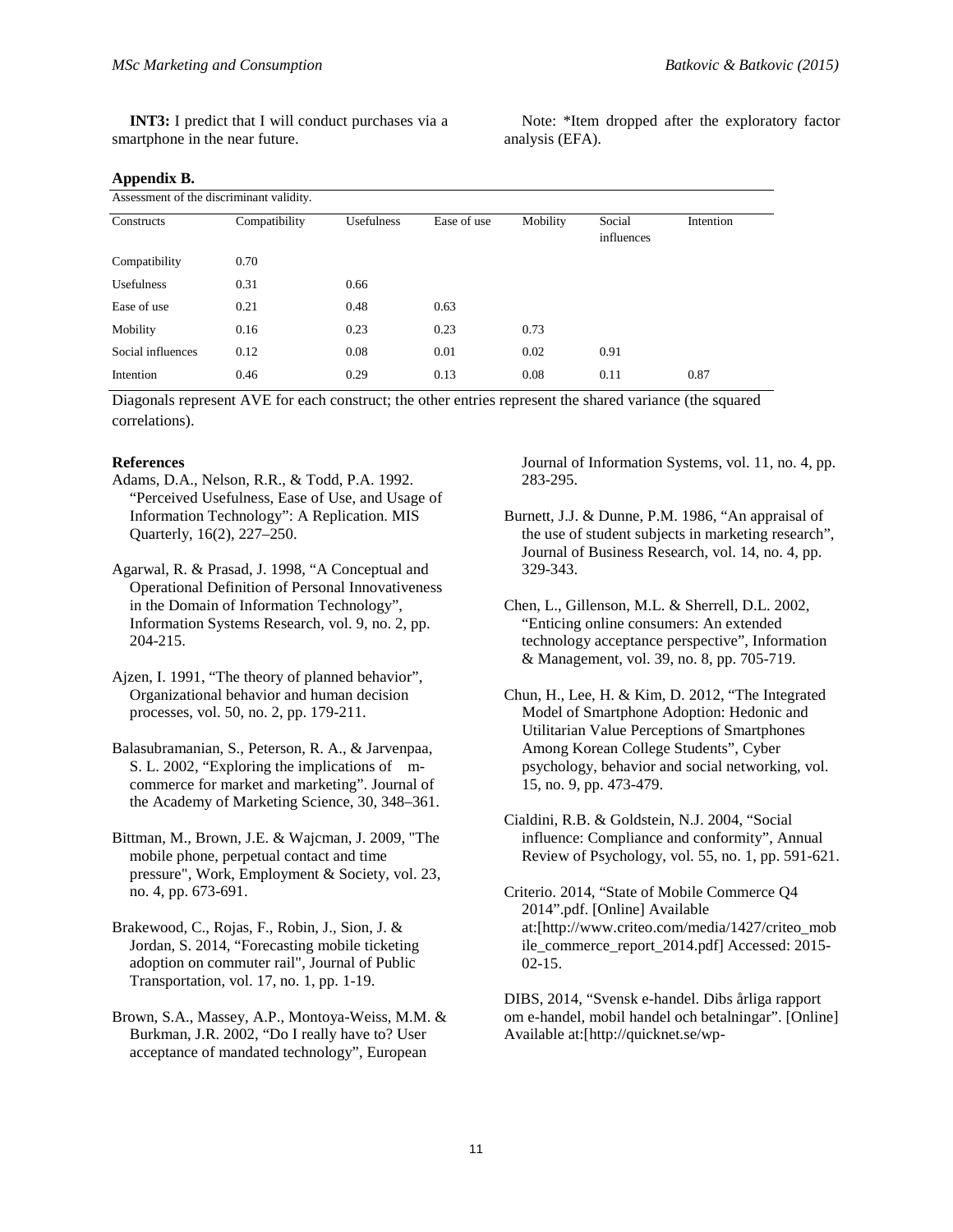[content/uploads/2014/11/DIBS\\_2014.pdf](http://quicknet.se/wp-%0ccontent/uploads/2014/11/DIBS_2014.pd)] Accessed: 2015-04-17.

Davis, F.D., 1989, "Perceived usefulness, perceived ease of use and user acceptance of information technology", MIS Quarterly, Vol. 13 No. 3, pp. 319-40.

Davis, F.D., Bagozzi, R. P., & Warshaw, P.R., 1989, "User acceptance of computer technology: a comparison of two theoretical models", Management Science, vol. 35, no. 8, pp. 982-1003.

Dawes, J. 2008, "Do data characteristics change according to the number of scale points used? An experiment using 5-point, 7-point and 10-point scales", International Journal of Market Research, vol. 50, no. 1, pp. 61.

E-barometern. 2014, "E-barometern 2014 årsrapport".pdf. [Online] Available at: [file:///C:/Users/Batko/Downloads/ebarometern%20hel%C3%A5rsrapport%202014.pd f] Accessed: 2015-02-17.

Fan, W. & Yan, Z. 2010, "Factors affecting response rates of the web survey: A systematic review", Computers in Human Behavior, vol. 26, no. 2, pp. 132-139.

Fishbein, M. & Ajzen, I. 1975, "Belief, attitude, intention and behavior: an introduction to theory and research", Addison-Wesley, Reading, Mass.

Google. 2013<sup>1</sup>. "Our Mobile Planet: Sweden Understanding the Mobile Consumer". pdf. [Online] Available at: [http://services.google.com/fh/files/misc/omp-2013-sw-en.pdf] Accessed: 2015-02-18.

Google. 2013<sup>2</sup>, "Our Mobile Planet Tool". [Online] Available at:[http://think.withgoogle.com/mobileplanet/en/gr aph/?country=se&category=DETAILS&topic=Q0 0&stat=Q00\_1&subcategory=GSA&wave=2011& wave=2012&wave=2013&gender=all&chart\_type =bar&active=age] Accessed: 2015-02-18.

Gu, J., Lee, S. & Suh, Y. 2009, "Determinants of behavioral intention to mobile banking", Expert Systems with Applications, vol. 36, no. 9, pp. 11605-11616.

Ha, I., Yoon, Y. & Choi, M. 2007, "Determinants of adoption of mobile games under mobile broadband wireless access environment", Information & management, vol. 44, no. 3, pp. 276-286.

- Hair, J. F, Black, W. C, Babin, B. J, & Anderson, R. F. 2010, "Multivariate data analysis: a global perspective", Pearson Education, Upper Saddle River, N.J.
- Hendrickson, A.R., Massey, P.D. & Cronan, T.P. 1993, "On the Test-Retest Reliability of Perceived Usefulness and Perceived Ease of Use Scales", MIS Quarterly, vol. 17, no. 2, pp. 227-230.

Holmes, A., Byrne, A. & Rowley, J. 2013, "Mobile shopping behaviour: insights into attitudes, shopping process involvement and location", International journal of retail & distribution management, vol. 42, no. 1, pp. 25-39.

- Hsu, C. & Lu, H. 2004, "Why do people play online games? An extended TAM with social influences and flow experience", Information & Management, vol. 41, no. 7, pp. 853-868.
- Hunt, S.D., Sparkman, R.D. & Wilcox, J.B. 1982, "The Pretest in Survey Research: Issues and Preliminary Findings", Journal of Marketing Research, vol. 19, no. 2, pp. 269-273.
- Internetworld, 2014," Masterpass gör e-handeln till en njutning". [Online] Available at:

[\[http://internetworld.idg.se/2.1006/1.589817/masterp](http://internetworld.idg.se/2.1006/1.589817/masterpass-gor-e-handeln-till-en-njutning) [ass-gor-e-handeln-till-en-njutning](http://internetworld.idg.se/2.1006/1.589817/masterpass-gor-e-handeln-till-en-njutning)] Accessed: 2015-05-05.

Internetworld, 2015, "2017 är mobilen störst inom e handel". [Online] Available at: [http://internetworld.idg.se/2.1006/1.616455/2017 ar-mobilen-storst-inom-ehandel?queryText=handel%20via%20mobiler] Accessed: 2015-04-17.

Jaradat,R.M.M.I & Rababaa, S Al. M. 2013, "Assessing Key Factor that Influence on the Acceptance of Mobile Commerce Based on Modified UTAUT", International Journal of Business and Management, vol. 8, no. 23, pp. 102- 112.

Kakihara, M. & Sørensen, C. 2001, "Expanding the 'mobility' concept", ACM SIGGROUP Bulletin, vol. 22, no. 3, pp. 33-37.

Khalifa, M., Sammi K N Cheng & Shen, K.N. 2012, "Adoption of mobile commerce: a confidence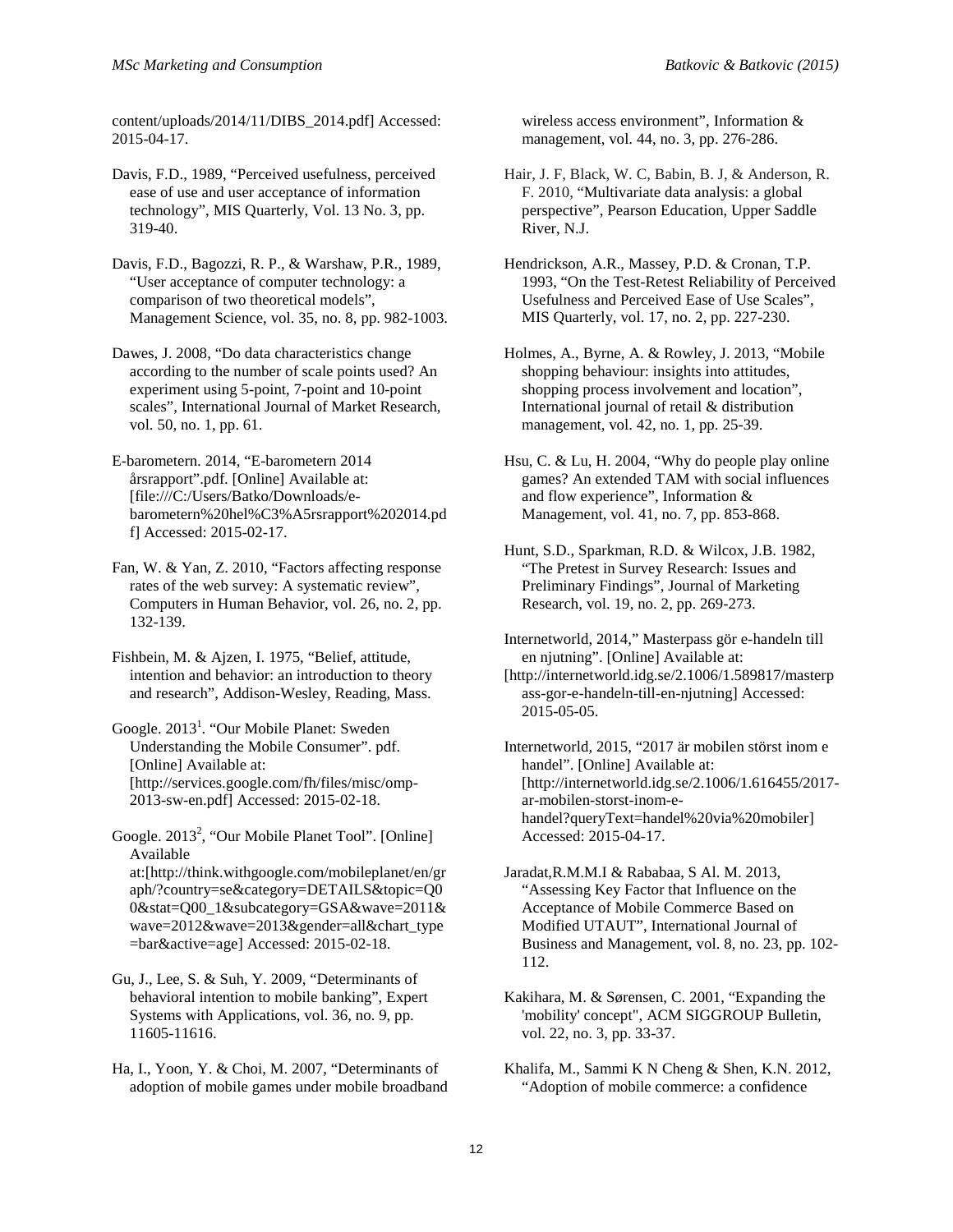model", The Journal of Computer Information Systems, vol. 53, no. 1, pp. 14-23.

Khalifa, M. & Shen, K.N. 2008, "Explaining the adoption of transactional B2C mobile commerce", Journal of Enterprise Information Management, vol. 21, no. 2, pp. 110-124.

Kim C., Mirusmonov M., Lee I. 2010, "An empirical examination of factors influencing the intention to use mobile payment", Computers in Human Behavior 26, 2010, s.310-322.

Ko, E., Kim, E-Y. and Lee, E-K. 2009, "Modelling consumer adoption of mobile shopping for fashion products in Korea", Psychology & Marketing, vol. 26 No. 7, pp. 669-687.

Lee, S., & Park, S. 2006, "Improving accessibility and security for mobile phone shopping", The Journal of Computer Information Systems, vol 46, no. 3, pp. 124–133.

Luarn, P. & Lin, H. 2005, "Toward an understanding of the behavioral intention to use mobile banking", Computers in Human Behavior, vol. 21, no. 6, pp. 873-891.

Mallat, N., Rossi, M., Tuunainen, V.K. & Öörni, A. 2009, "The impact of use context on mobile services acceptance: the case of mobile ticketing", Information & management, vol. 46, no. 3, pp. 190-195.

Mathew, J., Sarker, S., & Varshney, U. 2004. "Mcommerce services: Promises and Challenges". *Communications of AIS*, Vol. 14, November, pp. 1-11.

Mathieson, K. 1991, "Predicting User Intentions: Comparing the Technology Acceptance Model with the Theory of Planned Behavior", Information Systems Research, vol. 2, no. 3, pp. 173-191.

Moore, G.C. & Benbasat, I. 1991, "Development of an Instrument to Measure the Perceptions of Adopting an Information Technology Innovation", Information Systems Research, vol. 2, no. 3, pp. 192-222.

Pagani, M., 2004. "Determinants of adoption of third generation mobile multimedia services". Journal of Interactive Marketing 18 (3), 46–59.

Patel, S., Kientz, J., Hayes, G., Bhat, S. & Abowd, G. 2006, "Farther than you may think: An empirical investigation of the proximity of users to their mobile phones" in Springer-Verlag Berlin, Berlin, pp. 123-140.

Perry, M., O'hara, K., Sellen, A., Brown, B. & Harper, R. 2001, "Dealing with mobility: understanding access anytime, anywhere", ACM Transactions on Computer-Human Interaction (TOCHI), vol. 8, no. 4, pp. 323-347.

Plouffe, C.R., Hulland, J.S. & Vandenbosch, M. 2001, "Research Report: Richness Versus Parsimony in Modeling Technology Adoption Decisions--Understanding Merchant Adoption of a Smart Card-Based Payment System", Information Systems Research, vol. 12, no. 2, pp. 208-222.

Presser, S. & Blair, J. 1994, "Survey Pretesting: Do Different Methods Produce Different Results?", Sociological Methodology, vol. 24, pp. 73-104.

Raisinghani, M. & Hanebeck, H.C. 2002, "Mobile Commerce: Transforming Vision into Reality", Journal of Internet Commerce, vol. 1, no. 3, pp. 49-63.

Revels, J., Tojib, D. & Tsarenko, Y. 2010, "Understanding consumer intention to use mobile services", Australasian Marketing Journal (AMJ), vol. 18, no. 2, pp. 74-80.

Rogers, E.M. 1983. "The Diffusion of Innovation", 3 ed., Free Press, New York.

Schierz, P.G., Schilke, O. & Wirtz, B.W. 2010, "Understanding consumer acceptance of mobile payment services: An empirical analysis", Electronic Commerce Research and Applications, vol. 9, no. 3, pp. 209-216.

Schmitz, J. & Fulk, J. 1991, "Organizational Colleagues, Media Richness, and Electronic Mail: A Test of the Social Influence Model of Technology Use", Communication Research, vol. 18, no. 4, pp. 487-523.

Segars, A.H. & Grover, V. 1993, "Re-Examining Perceived Ease of Use and Usefulness: A Confirmatory Factor Analysis", MIS Quarterly, vol. 17, no. 4, pp. 517-525.

Shuptrine, F.K. 1975, "On the Validity of Using Students as Subjects in Consumer Behavior